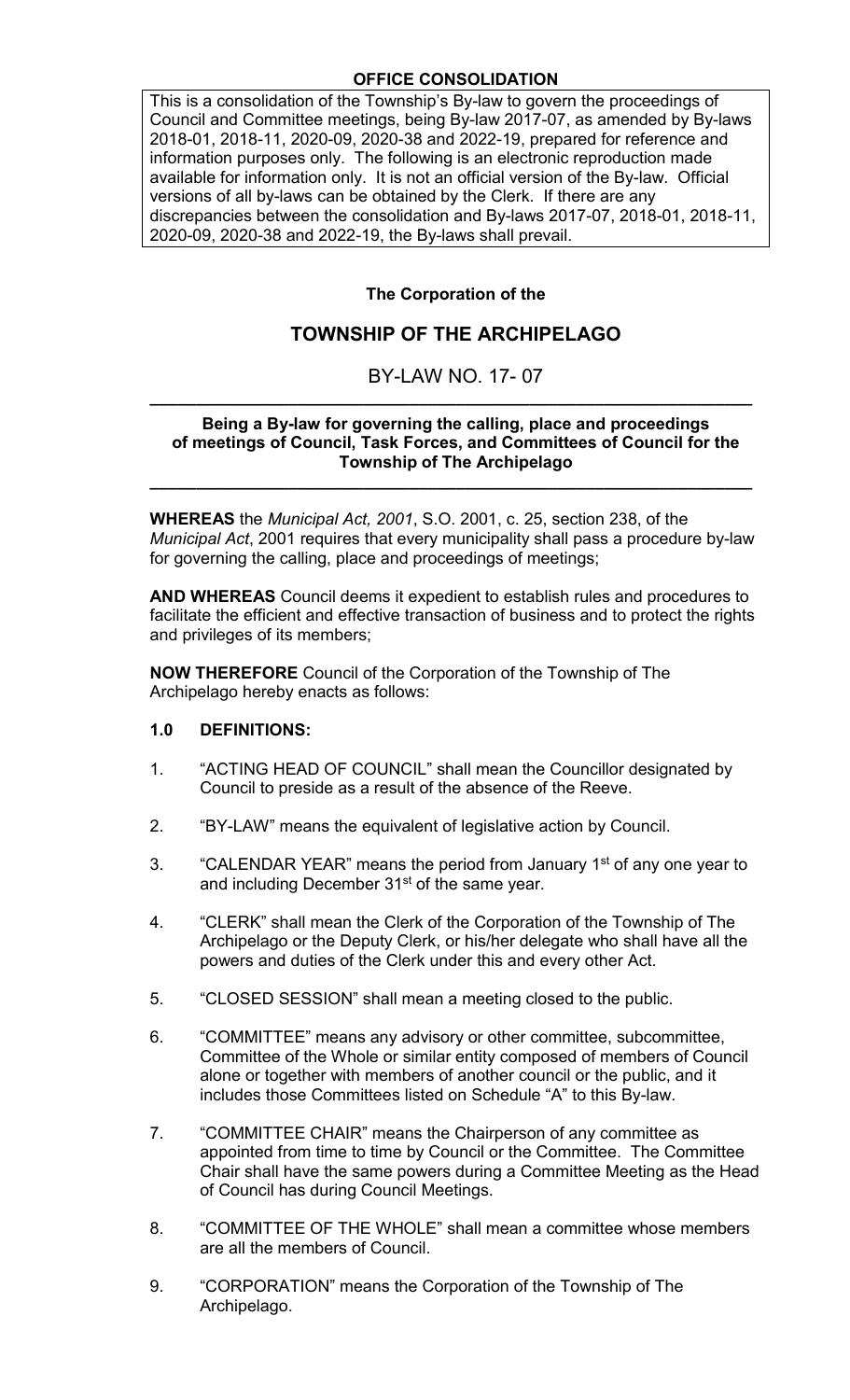- 10. "COUNCIL" means the elected members of the Council of the Corporation of the Township of The Archipelago.
- 11. "HEAD OF COUNCIL" means the Reeve.
- 12. "IMPROPER CONDUCT" means an open disregard of the rulings of the Chair and the rules and conduct outlined in this Procedural By-law and Robert's Rules of Order.
- 13. "MAJORITY" means a number greater than half the total of the eligible voting members of Council or Committee in attendance.
- **14. "MEETING" means any regular, special or other meeting of Council, a local board or a committee of either where:**
	- **(a) A quorum is present, and**
	- **(b) Members discuss or deal with any matter that materially advances the business or decision making of the Council, local board or committee.**
- 15. "MEMBER" shall mean elected members of Council, Committee of the Whole, Committees, Task Forces and Local Boards.
- 16. "MOTION" means a matter that is put before the members of Council for their consideration, discussion and decision.
- 17. "PECUNIARY INTEREST" means an interest in a matter whereby a member could influence, or vote on a matter to such an extent as to create or cause financial gain, benefit, or result in a state of affairs to which the member would enjoy bonus or benefit unlike other members or in common with ratepayers. Pecuniary interest may be direct or indirect. (See Municipal Conflict of Interest Act)
- 18. "POINT OF ORDER" is a tool, which is used to draw attention to a breach in rules, an irregularity in procedure, the irrelevance or continued repetition of a speaker or the breaching of established practices or contradiction of a previous decision.
- 19. "QUORUM OF COUNCIL" shall mean more than 50% of the eligible voting members of Council or a Committee. **A Member of Council participating virtually or in-person or shall be counted in determining whether or not a quorum of Members is present at any point in time.**
- 20. "RECORDED VOTE" means the recording of the name and vote of every member voting on any matter or question.
- 21. "RESIDENT" shall include any person who rents, leases or owns property or resides on property in the Township of The Archipelago.
- 22. "RESOLUTION" means an expression of the decision or wishes of Council, which has been submitted in the form of a motion and then adopted by majority vote.
- **23. "ELECTRONIC MEETING" shall mean a Meeting where any Member is not physically present but participates via electronic means of communication; "electronic means" can include but is not limited to video conference and/or audio conference, but does not include written communication such as email or instant messaging."**
- **24. "EMERGENCY" shall mean any period of time during which an emergency has been declared to exist in all of part of the Township of The Archipelago by the Reeve or all or part of the Province under sections 4 or 7.0.1 of the Emergency Management and Civil Protection Act."**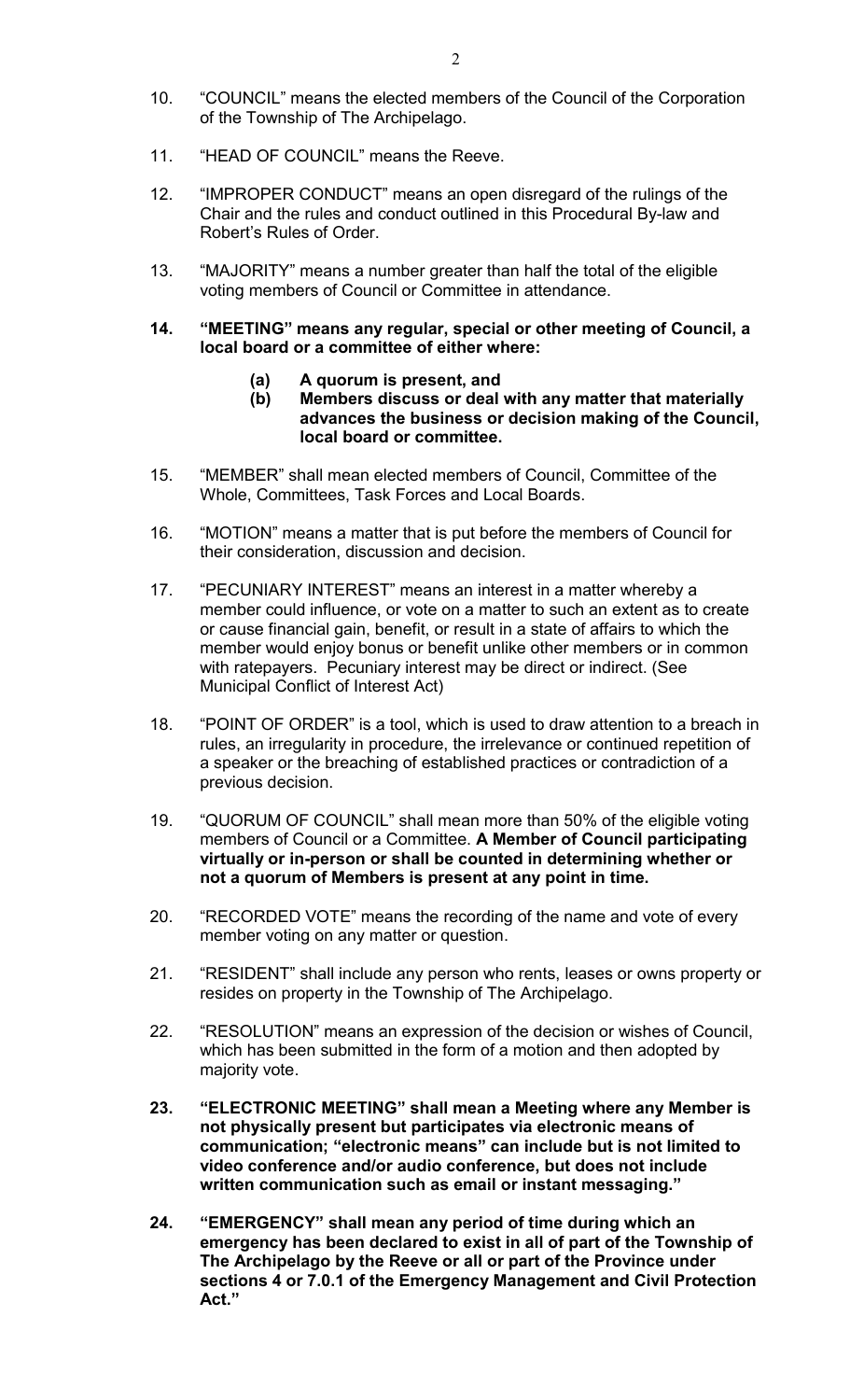#### **25. "HYBRID MEETING" means a proceeding where some members participate virtually and some members participate in-person at meetings.**

# **2.0 INTENT OF BY-LAW:**

- 1. The rules and regulations hereinafter provided shall govern the proceedings of the Council, Committee of the Whole, Task Forces or Committees of Council. Any part or parts of this By-law may be suspended, if agreed upon by a majority of the Members present at any meeting duly constituted and so long as it is not mandatory under a statute.
- 2. All points of Order of Procedure not provided for in these Rules shall be decided in accordance with Robert's Rules of Order and the Reeve shall submit the ruling without debate.

# **3.0 LOCATIONS AND MEETING TIMES:**

- 1. The First or Inaugural Meeting of the Council after a regular election shall be held on the first Friday in December at 9:00 a.m., in the Township of The Archipelago Council Chambers, at 9 James St., in Parry Sound.
- 2. Council shall hold regular meetings according to a calendar proposed annually by the Clerk and approved by Council. Such meetings will be held at the Municipal Office located at 9 James St., in Parry Sound. Regular meetings shall generally be scheduled on the Friday following the third Thursday of each month and shall generally commence at 9:00 am.
- 3. Committee of the Whole shall hold regular meetings at the Municipal Office located at 9 James St., in Parry Sound. The regular meetings shall generally be scheduled on the Thursday prior to the Council Meeting and shall routinely commence at 9:00 a.m.
- 4. Council may determine the new date or time for any regular meetings of Council or Committee of the Whole at any preceding Regular Meeting of Council.

## **4.0 MEETINGS OF COUNCIL:**

- 1. At the hour appointed, when a quorum is present, the Reeve shall call Council to order. A majority of the members of Council shall constitute a quorum.
- 2. In case the Reeve does not attend within fifteen (15) minutes after the time appointed and if a quorum is present, the Clerk shall call the members to order. The Chairperson shall be chosen from the members present and shall preside during the meeting or until arrival of the Reeve.
- 3. While presiding, the Chairperson chosen by Council shall have all of the powers of the Reeve and shall be entitled to vote as a member.
- 4. If there is no quorum within thirty (30) minutes after the time appointed for the meeting, the Clerk shall call the roll and record the names of the members present and the meeting shall stand adjourned until the next regular meeting or until a special meeting is called.
- 5. All votes of Council shall be open to the public except those votes taken during a meeting or part thereof that is closed to the public in accordance with Section 20.1 of this By-law and if said vote is for a procedural matter or for giving directions or instructions to officers, employees or agents of the Township, Committee or Local Board or persons retained by or under contract with the Township, Committee or Local Board or to adjourn from closed session.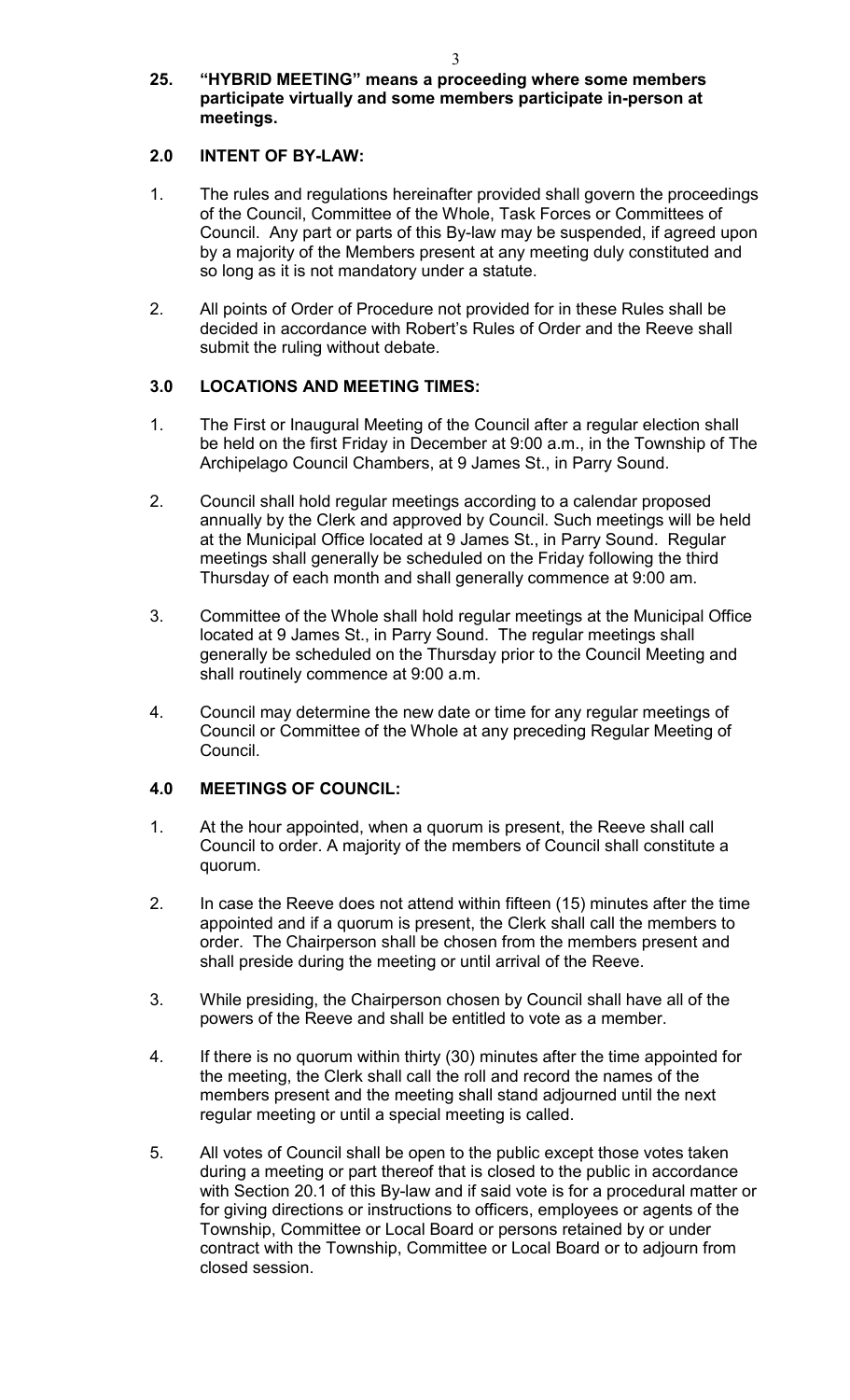- 6. With the exception of the Inaugural Session, no person other than a Member or the Clerk shall be allowed to approach the Council during a Session of Council without the permission of the Reeve or Council, unless that person is given deputation status as described in section 13.0.
- 7. At the Inaugural meeting of Council the agenda shall be as follows:
	- i) Filing of Certificates and Declarations of Office in accordance with the Act;
	- ii) Election of Chairman when required by the Act;
	- iii) Such other items as deemed appropriate by the Clerk.
- 8. Every meeting of Council shall be deemed to be adjourned at the hour of 6:00 p.m. unless it is extended by unanimous consent of the members of Council then present.

#### **9. "Members shall be physically present at the meeting to participate and shall not be permitted to participate electronically, except where otherwise permitted by this by-law."**

## **5.0 SPECIAL MEETINGS OF COUNCIL:**

- 1. The Reeve shall, if requested in writing by the majority of members of Council, call a special meeting.
- 2. The Reeve may call a special meeting to deal with a matter which he/she deems to require immediate action. Notice of a special meeting shall be given by contacting each Member of Council and verbally advising them of the time and place of the meeting, or notice may be given in writing, via voice recording or by e-mail.
- 3. Special meetings require minimum notice of forty-eight hours, unless otherwise agreed to by a majority of members to the satisfaction of the Clerk.
- 4. At special meetings of the Council, no financial decisions shall be made or incurred, unless the same shall be referred to in the notice calling the meeting.
- 5. Special meetings of Council may be held outside of the municipality with the consent of the majority members of Council and a minimum notice of 48 hours given.

## **6.0 CONDUCT OF MEMBERS:**

- 1. Every Member, prior to speaking, shall address the Chair, shall confine his/her remarks to the question, shall not use any indecorous or offensive language and shall avoid personalities.
- 2. Should more than one Member at one time wish to address the Chair, the Chair shall name the Member who is to speak first.
- 3. No person other than the one proposing a question (who shall have leave to reply) shall speak more than once without leave of the Chair, unless it is to explain their remarks which have been misunderstood, and then the Member shall not introduce any new matter.
- 4. The Chair may call a Member to order while speaking, whereupon the Member called to order shall be silent on the matter and shall not further speak until the point of order is determined, unless it is to appeal the decision of the Chair.
- 5. When the Chair is putting a question, no Member shall walk out of, or across the Council Chamber, nor, when a Member is speaking, shall any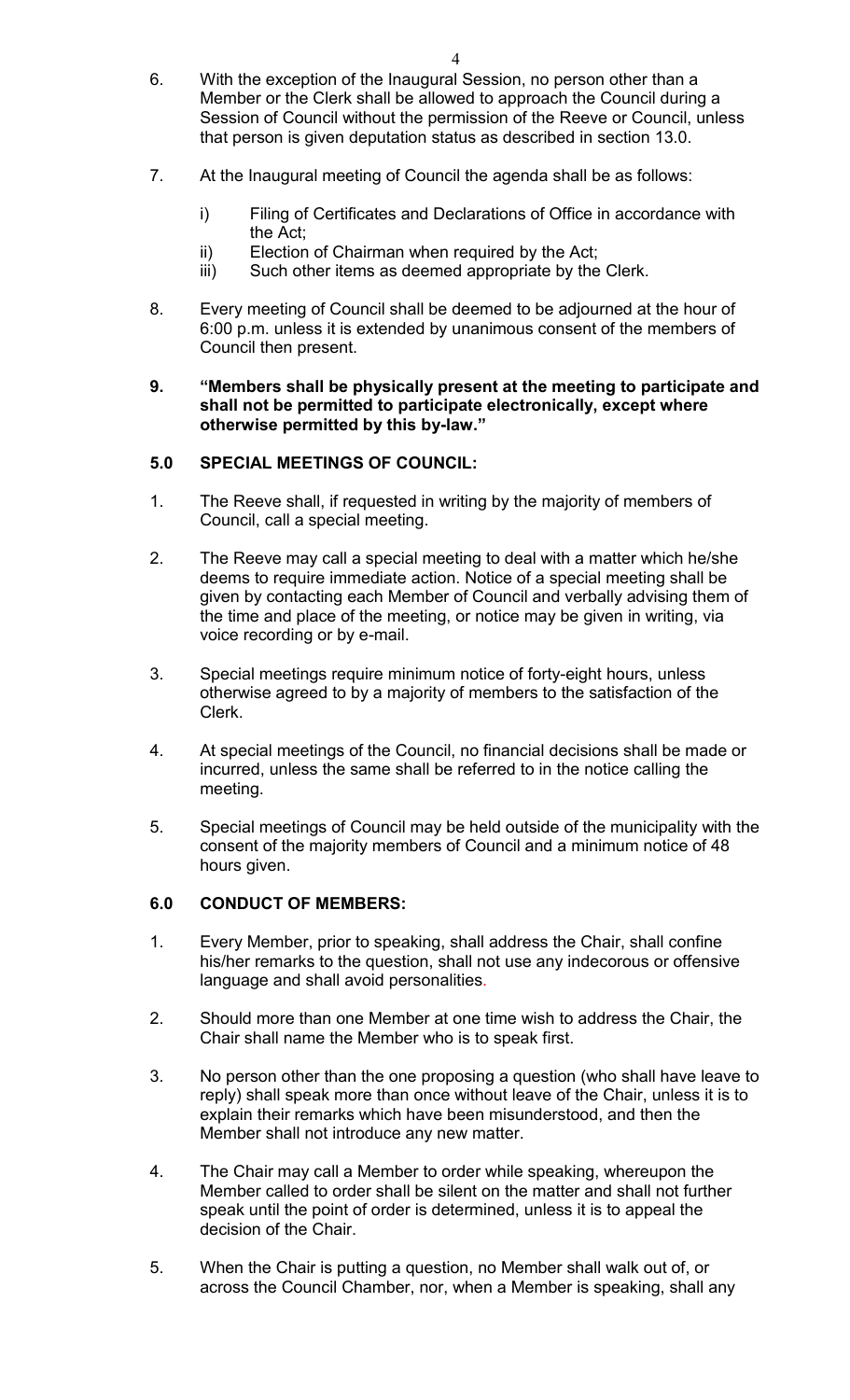# **7.0 IMPROPER CONDUCT**

- 1. It shall be the duty of the Reeve or Chair to adjourn the meeting without the question being put, or to suspend or recess the sitting for a time to be named, if considered necessary because of grave disorder arising in the meeting.
- 2. It shall be the duty of the Reeve or Chair to inform the individual(s) that unless order is restored the following will occur;
	- i) The Reeve or Chair may expel or exclude from any meeting any person who has been guilty of improper conduct at the meeting for the balance of the meeting;
	- ii) If the person guilty of improper conduct refuses to leave the meeting when requested to do so, force sufficient to remove him/her for the remainder of the Council meeting may be used, and if he/she resists and lays hands on those removing him/her, he/she commits an assault and can be at once arrested by a police officer(s);
	- iii) If the individual(s) re-enter the Council Chambers after the above steps have been followed, the individual(s) will then be found to have breached the Municipal Procedural By-law, as well as having committed the offense of trespass.

# **8.0 PUBLIC CONDUCT AT MEETINGS:**

- 1. Members of public present during a Council or Committee of the Whole meetings shall maintain order and quiet and shall not address Council or the Committee of the Whole except with the permission of Council or the Committee of the Whole.
- 2. No person shall display signs or placards, applaud participants in debate or engage in conversation or other behavior which may disrupt the proceedings of Council or the Committee of the Whole.
- 3. No person shall bring into the Council Chambers food or drinks, cellular telephones, pagers or other electronic devices which emit a sound unless such devices are turned off or silenced, or in the case of food and drinks, are not considered by the Reeve or Chair of the Committee to be disruptive to the meeting.
- 4. No person attending a Meeting may approach or speak to the Reeve or a Councillor while the Meeting is in progress, unless invited by the Chair to address Council as a Deputation or Presentation, or during a break or recess in the proceedings called by the Chair.
- 5. When invited to address Council or the Committee of the Whole, no person shall use indecent, offensive or insulting language or speak disrespectfully of the Royal Family, the Governor General, the Lieutenant Governor of any Province, any member of the Federal, Provincial or Regional Council, any Member of Council, any employee of the Township, or of any individual.
- 6. Any person, not being a member of Council, who contravenes any provision of this section may be expelled from the Meeting by the Chair.

# **9.0 AGENDA:**

1. The primary Agenda shall be sent to Council one-week prior to the meeting. The primary agenda will be posted on the website with a note that a revised agenda which may include late business items. The cutoff for this revised agenda is 12 hours prior to the Council meeting and it shall be posted to the website no later than 12 hours prior to the meeting.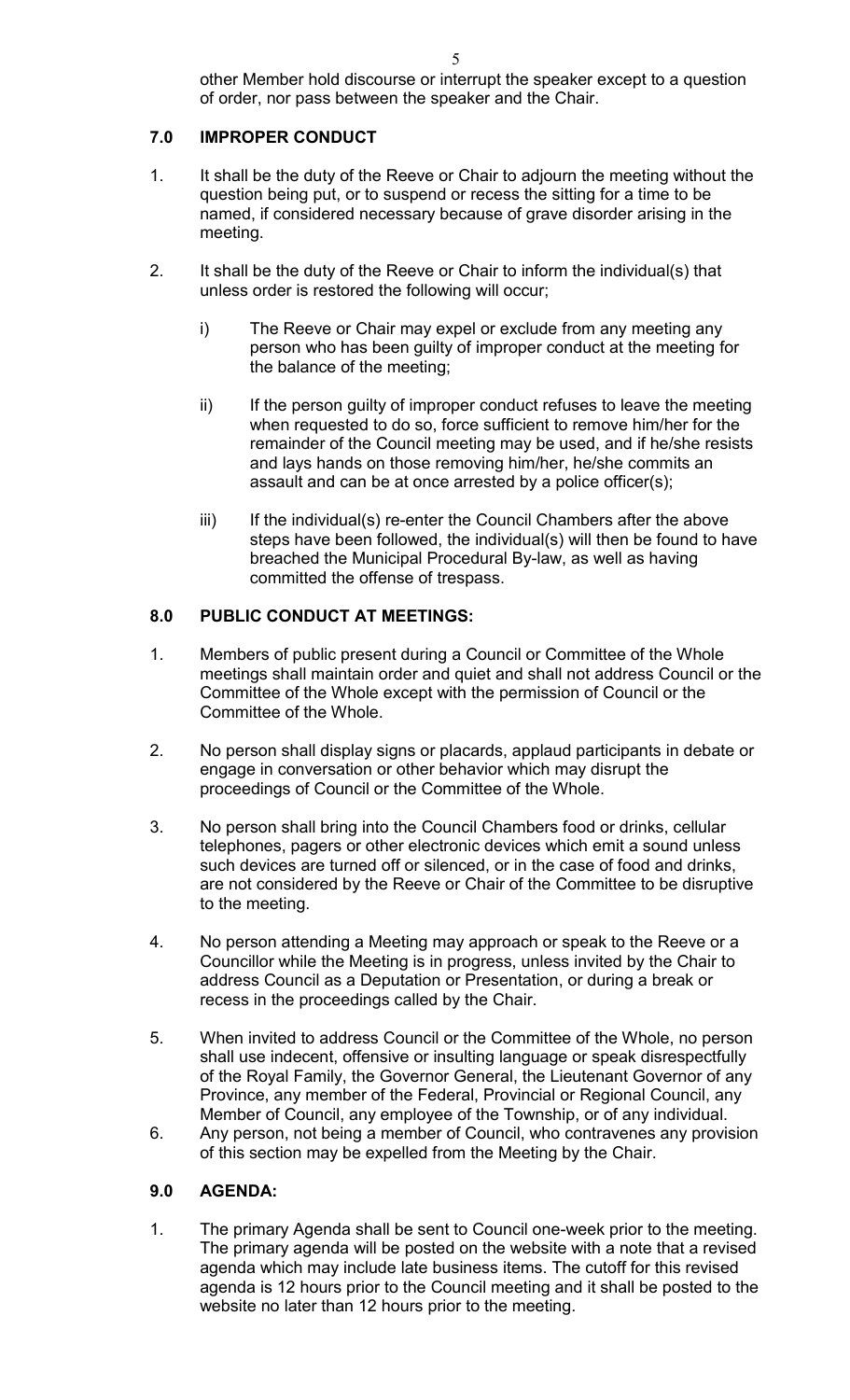- 2. All Agenda items will have back-up information where possible or a short description of the topic to be discussed.
- 3. The Order of Business shall be as follows:
	- a) Call to Order of the Meeting
		- i) National Anthem
		- ii) Approval of Agenda
		- iii) Traditional Land Acknowledgement Statement
		- iv) Announcement of Public Meetings
	- b) Declaration of a Conflict (Pecuniary) of Interest as defined in the *Municipal Conflict of Interest Act* R.S.O. 1990, C.M. 50 (the Municipal Conflict of Interest Act) or any successor legislation in effect from time to time.
	- c) Adoption of Previous Minutes
	- d) Deputations as referred to in section 13.0. of this By-law.
	- e) Closed Meeting
	- f) Unfinished Planning Business
	- g) Official Plan/Zoning Amendments
	- h) Consent Applications
	- i) Site Plan Control
	- j) Shore/Concession Road Allowances
	- k) Reports of the Chief Administrative Officer (Schedule "B")
	- l) Report of Task Forces/Committees
	- m) Correspondence received in the Clerk's Office no later than 4:00 p.m. on the Wednesday previous to the subject meeting and circulated to members of Council for review and consideration.
	- n) Other Business
	- o) By-laws are to be received in the Clerk's office and circulated to Council no later than 4:00 p.m. on the Friday previous to the subject meeting and circulated to members of Council for review and consideration. By single motion, By-laws are to be considered read the number of times as required, unless otherwise directed by legislation.
	- p) Question Time
	- q) Notices of Motions
	- r) Confirming By-law At the conclusion of all regular meetings of Council, and prior to adjournment, a by-law shall be brought forward to confirm the actions of Council at the meeting in respect of each motion, resolution and other action taken.
	- s) Adjournment a motion to adjourn is always in order, and shall be decided upon.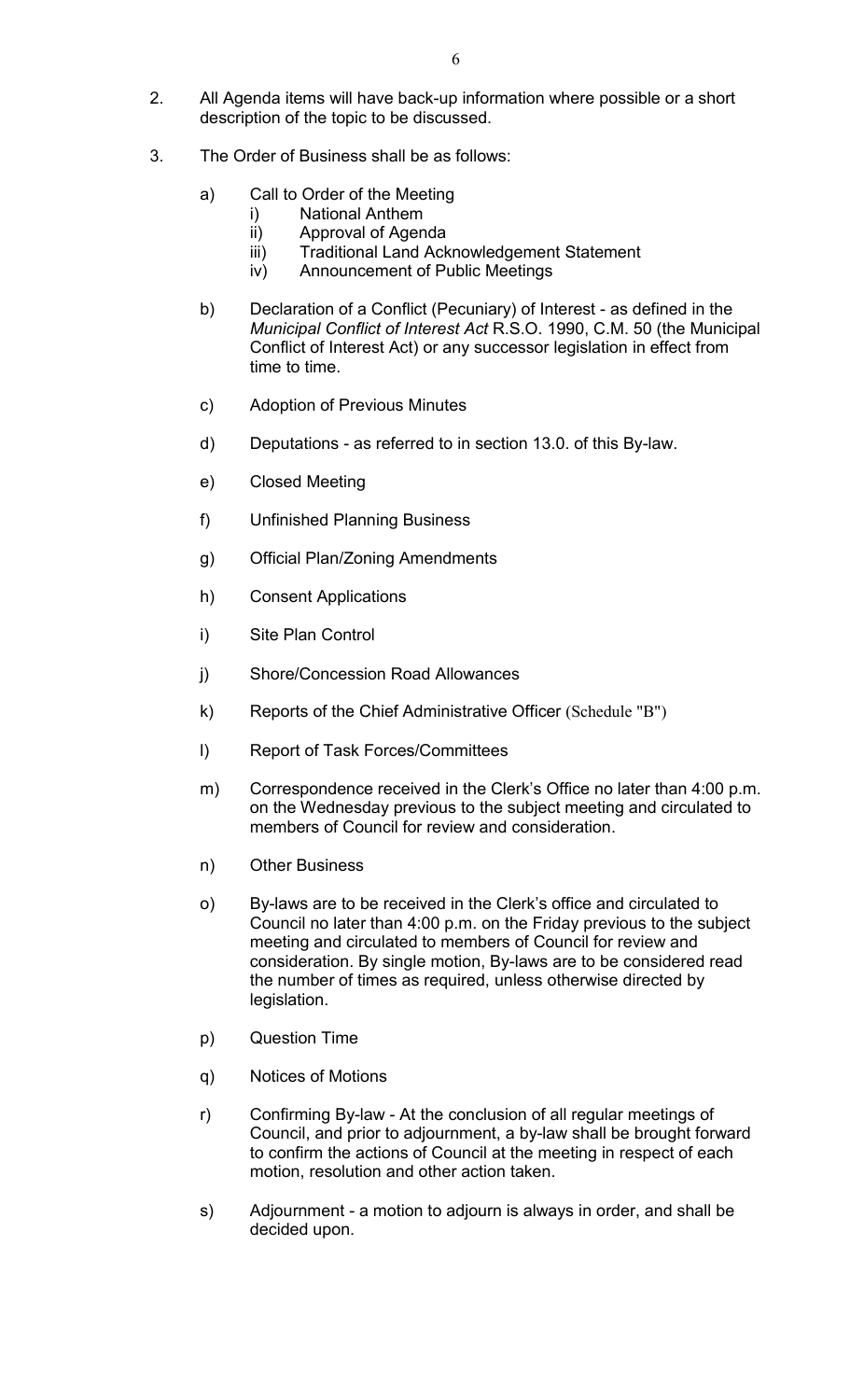## **10.0 ORDER OF BUSINESS:**

- 1. The business of Council shall be taken in the order in which it stands upon the agenda or at the discretion of the majority of Council.
- 2. Agenda items may be added to the agenda at the discretion of the majority of Council.
- 3. The Chairman or designate of each Committee submitting a report shall field questions regarding same during discussions of that report.
- 4. When any matter listed on the agenda is left unresolved at the time of adjournment, either for want of a quorum or otherwise, such matter(s) shall be taken up at the next meeting of the Council.
- 5. Councillors who wish to raise questions during question time that require research should submit their questions in writing two clear business days before the meeting.

## **11.0 MINUTES:**

- 1. Minutes of Council and Committee of the Whole shall be recorded by the Clerk or the Clerk's delegate and shall consist of a record of all proceedings taken in the Council. Pursuant to the *Municipal Act 2001*, the Minutes shall be without note or comment.
- 2. All Minutes, Committee Reports as adopted, and By-laws passed by the Council shall be kept in the Clerk's Office and shall be made available for viewing during normal office hours, save and except those minutes and reports recorded during a meeting or part thereof that was closed to the public, in accordance with section 20.1 of this By-law, and subject to the provisions of any applicable by-law, act or statute.
- 3. Minutes of Council and Committee of the Whole shall be prepared by the Clerk or the Clerk's delegate and be made available to the Members prior to the next meeting.

## **12.0 PETITIONS AND COMMUNICATIONS:**

- 1. Correspondence shall be referred by the Reeve and/or Clerk to the appropriate Committees at their regular meetings or after presentation to the Council, whichever comes first. Correspondence for which no action has been directed nor discussion taken place shall be deemed to have been received by Council.
- 2. Every petition or paper addressed to the Council may be presented by a spokesperson.
- 3. When any petition, application or proposition presented by a spokesperson is referred to any Committee, such spokesperson shall be duly notified of the meeting or meetings of the Committee at which the same is to be heard, considered or resolved upon.
- 4. The Clerk shall have the authority to remove any correspondence that is unsigned.

#### **13.0 DEPUTATIONS:**

1. Any person desiring to present information orally on matters of fact or to make a request of Council shall submit a request in writing to the Clerk no later than 12:00 noon on the Wednesday of the week prior to the subject meeting. A deputation request properly received will be placed before Council as soon as is practicable. Any exceptions must be approved by a majority of Council.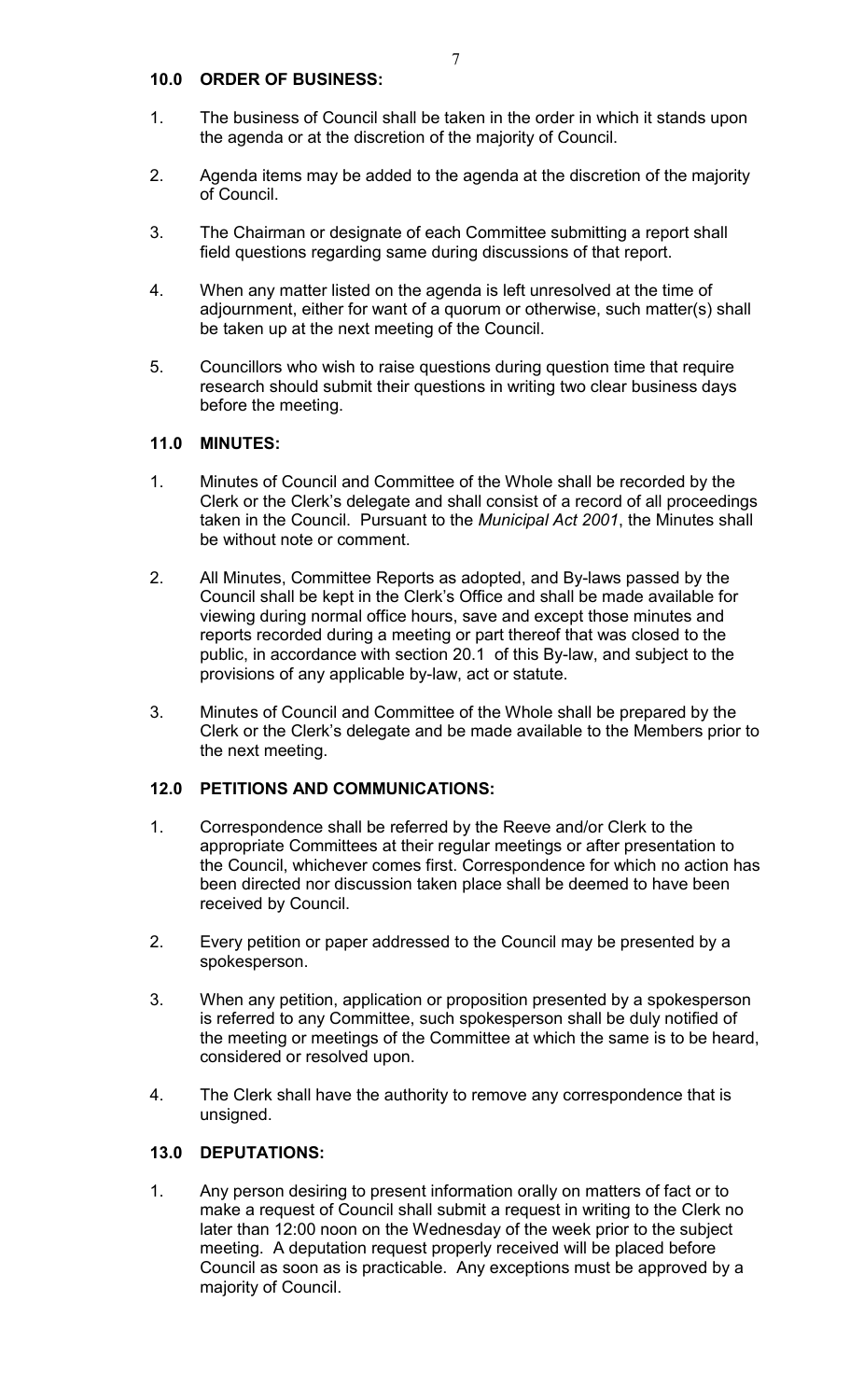- **2. Each deputation as addressed shall be limited to not more than fifteen (15) minutes. Extensions to these limits will be at the discretion of the majority of Council. Staff will schedule an additional (20) minutes for questions of Council. There will be no debate of the subject matter presented.**
- 3. All deputations shall have one person to speak on behalf of the deputation.
- 4. The Clerk or the Clerk's delegate, with the permission of the Reeve, may direct that a deputation be received by a Committee prior to being received by Council.
- 5. Each deputation shall submit prior to be placed on the Agenda, who they represent and what they are coming to speak about and provide any background material on the matter.
- 6. Deputation and those in attendance at a Council meeting are hereby bound by the rules and conduct set out in this procedure By-law.

## **14.0 BY-LAWS AND AGREEMENTS:**

- 1. Every By-law and/or Agreement shall be circulated to members of Council as referred to in section 9.0 of this By-law, and by such circulation to Council members shall be deemed to have been made known to the public.
- 2. Every By-law and / or Agreement shall be introduced by Motion or leave, specifying the title thereof, or on recommendation of an adopted report or by an order from Council.
- **3. By single motion, By-laws are to be considered read the number of times as required for that session of Council and shall be discussed, committed or amended forthwith. If a single member of Council objects or raises a concern to a By-law, and the majority of Council is in agreement, the By-law shall be deferred to the next regular meeting of Council.**
- 4. Every By-law, once passed, shall be dated and duly signed and sealed by the Reeve and Clerk or the Clerk's delegate.
- 5. At the conclusion of all regular meetings of Council, and prior to adjournment, a By-law shall be brought forward to confirm the actions of Council at the meeting in respect of each motion, resolution and other action taken.
- 6. A confirmation By-law when introduced shall be voted on without debate.

## **15.0 MOTIONS/RESOLUTIONS:**

- 1. The adoption of a resolution can only be accomplished by way of a motion. The following conditions shall apply:
	- i) All motions must be made in writing;
	- ii) All motions must be moved and seconded;
	- iii) A motion must be read out by the Chair or his designate.
- 2. Every Motion and Resolution, when duly moved and seconded, shall be stated aloud by the Reeve and shall then be open for discussion and consideration.
- 3. After a Motion has been moved and seconded, and placed in the hands of the Reeve, it shall be considered to be in the possession of the Council, but it may be withdrawn with the consent of the mover and seconder.
- 4. Except as contemplated elsewhere in this By-law, each member of the meeting shall have the opportunity to address the question. Any member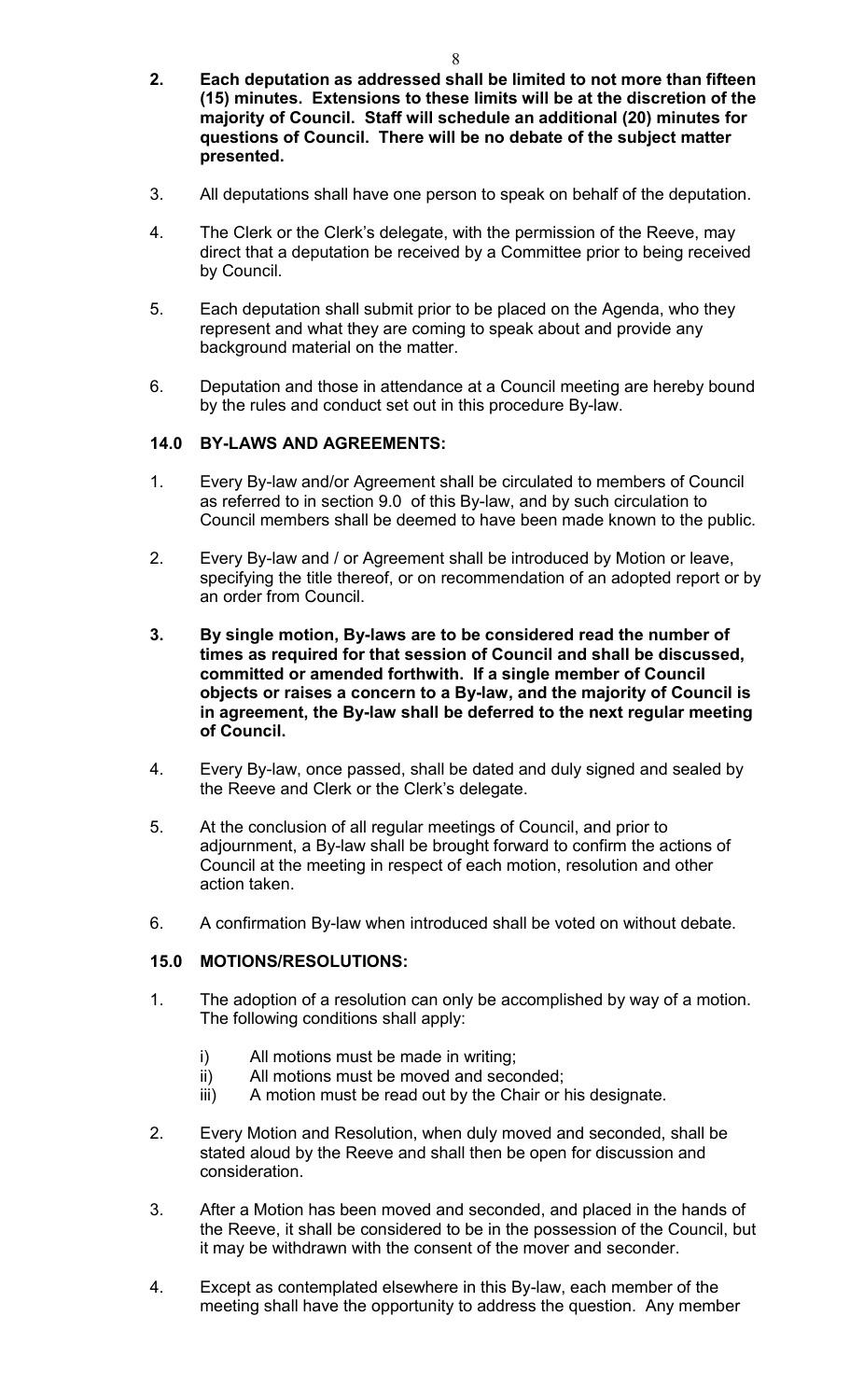may require the question under discussion to be read at any time during the debate, but not so as to interrupt any other member while speaking. With leave of the Chair, the Clerk or any other appropriate member of staff may address Council to clarify the issues pertaining to the subject matter of the question or to provide additional information pertaining thereof. Except with leave of the Chair, no member shall be allowed more than 5 minutes to address the question or to speak more than twice on the question for a total entitlement of 10 minutes. This notwithstanding, no member shall be permitted to speak for a second time until all members have had the opportunity to speak once. When there are no further speakers to the question, the Chair will put the question to a vote. No further discussion is permitted once the Chair indicates that he or she is putting the question to vote.

- 5. Friendly amendments: An amendment to a motion may be made by the mover and seconder during the course of debate without a formal motion to amend, provided no member objects.
- 6. A motion may be withdrawn with the consent of the mover and seconder.
- 7. A motion to refer to a Committee or staff before the question is decided shall preclude any further amendment of the main question.
- 8. Except in respect of a motion to amend, a motion properly before Council for decision must receive disposition before any other main motion will be received.
- 9. A formal motion to amend:
	- i) Shall be presented in writing;
	- ii) Shall be directly germane to the question to be received; and
	- iii) May not propose a direct negative to the question.
- 10. In the event that the majority of Council determines they would prefer not to vote on a matter at the time, the Chair will make the motion "Deferred" and the said motion shall appear as an item of business on the next subsequent agenda or such identified subsequent agenda as Council shall otherwise direct.
- 11. In the alternative, but with the concurrence of Council, the Chair will mark the matter as being "referred" where it is the will of the majority to have the matter sent to a committee, staff or consultant/ Council in such a case may identify a date upon which the matter is to come back before it.
- 12. A motion to rescind any specific resolution may only be moved once during a term of Council.
- 13. Except with the consent of the majority of the members of Council, a defeated motion may only be brought forward for reconsideration once during the meeting in which it was considered.

# **16.0 VOTING ON MOTIONS:**

- 1. Prior to a question being voted on, each Member present in the Council Chamber shall take their seat and shall vote unless they have declared a conflict of interest pursuant to the *Municipal Conflict of Interest Act*.
- 2. Immediately preceding the taking of a vote, the Reeve or Chair shall state the question in the precise form in which it will be recorded in the Minutes and may also state the question in the form introduced, and shall do so if required by the Member.
- 3. After a question is finally put by the Reeve or Chair, no Member shall speak to the question nor shall any other motion be made until after the vote is taken and the result has been declared.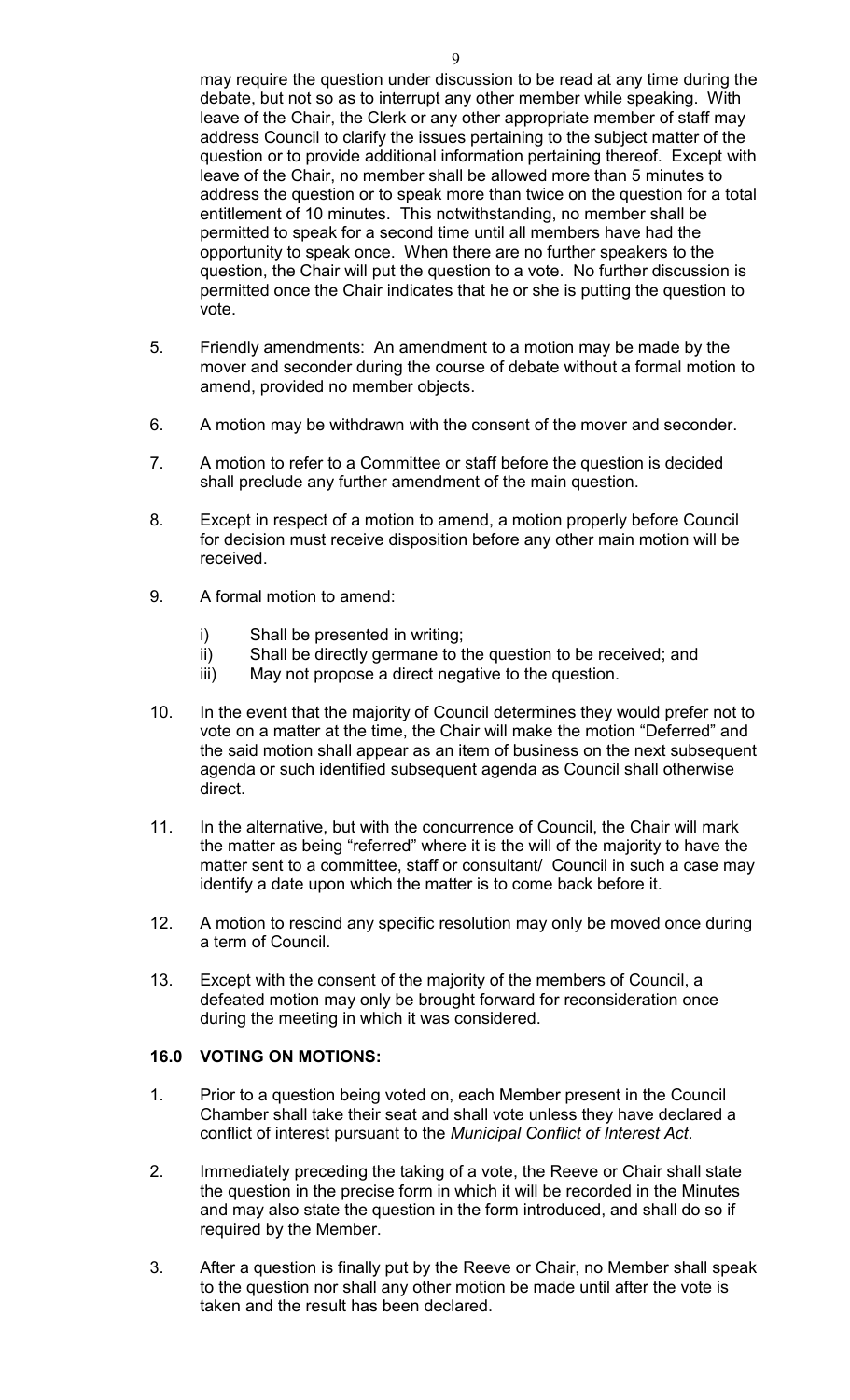- 4. The decision of the Reeve as to whether the question has been finally put shall be final, except on appeal by any Member, upon which the decision of a majority of Council shall be conclusive.
- 5. Any Member may require any question to be repeated from the Chair prior to the voting on such question.
- 6. A recorded vote may be requested by any Member on any question and shall be taken by call of the roll in Open Council by the Clerk. A recorded vote shall be requested either immediately prior to or immediately following the taking of the vote, and if requested following any vote, the question shall be put again and the Clerk will call for the votes of every Member, commencing in the following order:

During a Council meeting held in January or in July of any year, Councillors, in alphabetical order, representing Ward 1 shall commence the vote; in February or in August of any year, Councillors, in alphabetical order, representing Ward 2 shall commence the vote; in March or in September of any year, Councillors, in alphabetical order, representing Ward 3 shall commence the vote; in April or in October of any year, Councillors, in alphabetical order, representing Ward 4 shall commence the vote; in May or in November of any year, the Councillor representing Ward 5 shall commence the vote; in June or in December of any year, the Councillor representing Ward 6 shall commence the vote and the Reeve shall have the final vote. The Clerk shall report the results of the vote to the Reeve and the Reeve shall declare the result.

- 7. The Reeve shall declare the vote on all questions and should his/her declaration be disputed, the Reeve shall require the vote be retaken by the Clerk.
- 8. A failure to vote by a Member on any question shall be deemed to be a negative vote except where a member has declared a conflict of interest pursuant to the *Municipal Conflict of Interest Act*.
- 9. A tie vote shall be declared to be a lost vote.

## **17.0 RULES OF DEBATE:**

- 1. Every Member, prior to speaking to any question or motion, must first be recognized by the Chair.
- 2. Any Member may require the question or motion under discussion to be read at any time during the debate, but not so as to interrupt a Member while speaking.
- 3. The following matters and motions with respect thereto may be introduced orally, without written notice and without leave, and do not require a seconder and are not debatable except as otherwise provided by this Bylaw:
	- i) a point of order;
	- ii) presentation of petitions;
	- iii) to separate the question;
	- iv) to table indefinitely or to a day certain;
	- v) to recess for a time definite;
	- vi) to adjourn.
- 4. The following motions may be introduced without notice and without leave:
	- i) to refer;
	- ii) to amend;
	- iii) to lift from the table;
	- iv) to table.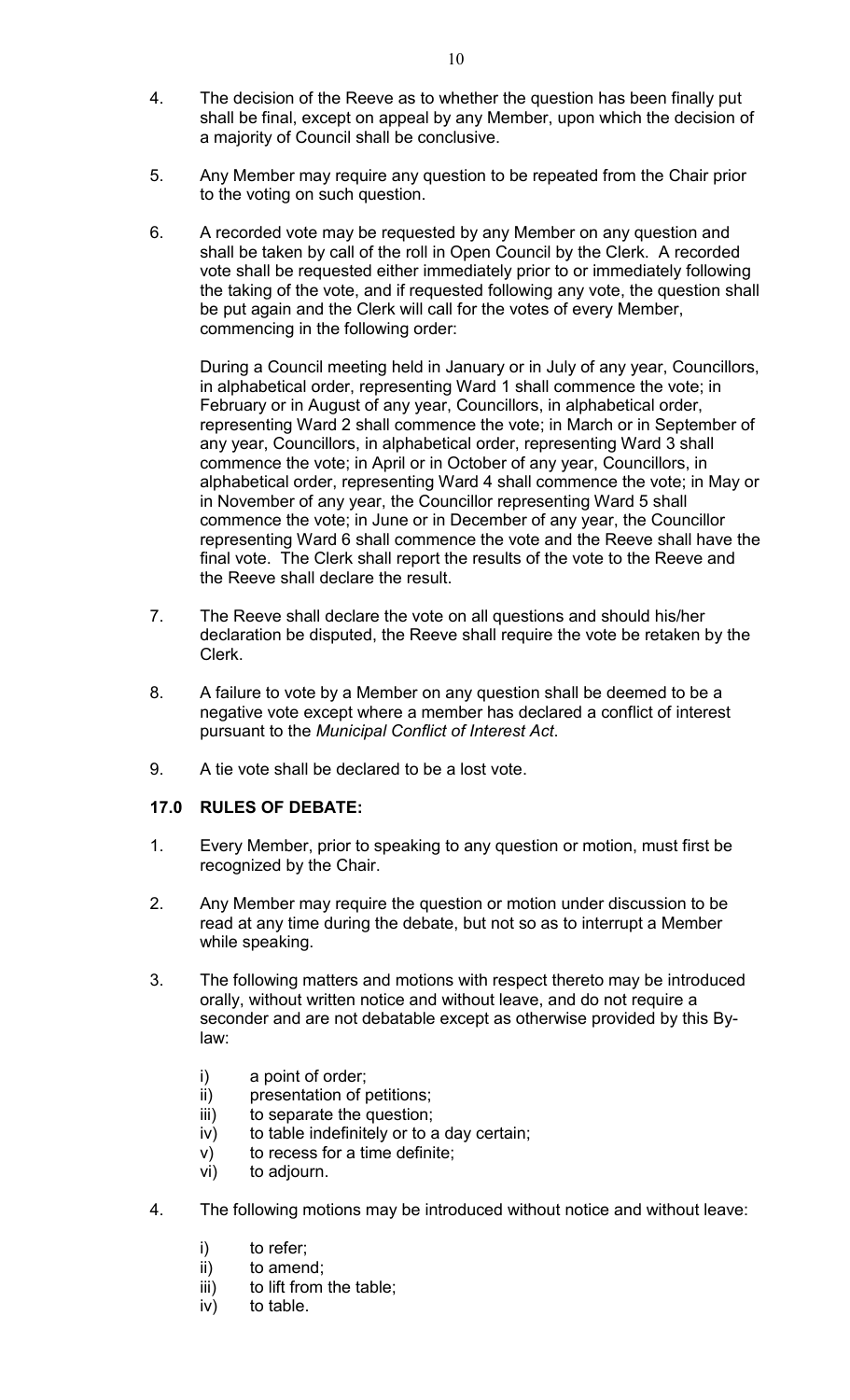5. A motion to refer, until it is decided, shall precede all amendments of the main question.

## **18.0 POINTS OF ORDER IN COUNCIL:**

- 1. The Reeve shall preserve order and decide questions in order.
- 2. Any member rising to a point of order shall ask leave of the Reeve to raise a point or order and, after leave is granted, shall state the point of order to the Reeve. The Reeve shall then make a decision on the point of order.
- 3. Thereafter, a member shall address the Chair only for the purpose of appealing the Reeve's decision to the Council.
- 4. If no member appeals, the decision of the Reeve shall be final.
- 5. The Council, if appealed to, shall decide the question without debate, and its decision shall be final.
- 6. Where a member considers that his/her integrity or the integrity of the Council as a whole has been impugned, he/she may, as a matter of personal privilege, rise at any time, with the consent of the Reeve, for the purpose of drawing the attention of the Council to the matter.

# **19.0 RECONSIDERATION OF COUNCIL DECISIONS:**

- 1. After any question has been decided the following shall prevail:
	- i) Any member of Council who voted therein with the majority may give notice within one (1) calendar year after the question was decided, for a reconsideration of the question at any regular meeting of the Council. A majority vote shall be required to carry the motion.
	- ii) Any time after one (1) calendar year after the question has been decided, the subject matter of the question shall be a proper matter to be brought forward as though it were a new question, and once the question has been allowed to be brought forward and has then been decided, subsection (i) shall again prevail and similarly, if the motion for reconsideration is not carried, subsection (i) shall again prevail.
- 2. Notwithstanding sub-paragraph (i) hereof, any member of Council who did not vote on the question by reason of not being a duly elected member of Council at the time the vote was taken, shall be deemed to be a member of Council who voted therein with the majority for the purpose of subparagraph 19.1(i) hereof.
- 3. No discussion of the main question shall be allowed until the motion for reconsideration is carried, and no question shall be reconsidered more than once in a calendar year.

# **20.0 PROCEEDINGS IN CLOSED MEETING:**

- 1. All meetings of Council shall be open to the public, but a meeting or any part thereof may be closed to the public if the subject matter being considered is:
	- i) the security of the property of the municipality or local board;
	- ii) personal matters about an identifiable individual, including municipal or local board employees;
	- iii) a proposed or pending acquisition or disposition of land for municipal or local board purposes;
	- iv) labour relations or employee negotiations;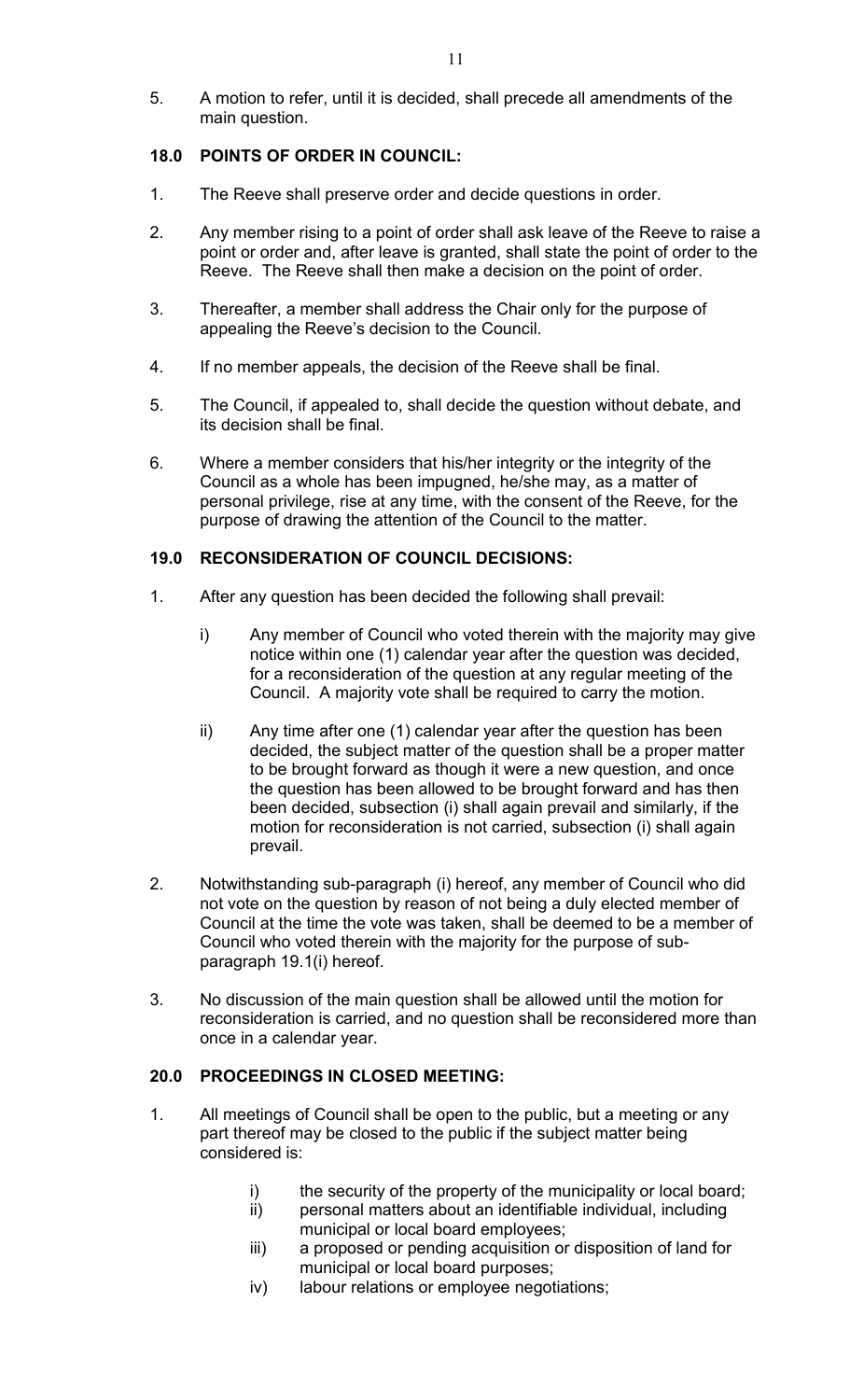- v) litigation or potential litigation, including matters before administrative tribunals, affecting the municipality or local board;
- vi) advice that is subject to solicitor client privilege, including communications necessary for that purpose;
- vii) a matter in respect of which Council, board, Committee or other body has authorized a meeting to be closed under another Act;
- viii) a request under the Freedom of Information and Protection of Privacy Act (MFIPPA), if the council, board, commission or other body is the head of an institution for the purposes of that Act;
- ix) an ongoing investigation respecting the municipality, a local board or a municipally-controlled corporation by the Ombudsman appointed under the Ombudsman Act, or a Municipal Ombudsman;
- **x) educational or training sessions, if the meeting is held for the purpose of educating or training the members and if no member discusses or otherwise deals with any matter in a way that materially advances the business or decision-making of the Council;**
- **xi) information explicitly supplied in confidence to the municipality or local board by Canada, a province or territory or a Crown agency of any of them;**
- **xii) a trade secret or scientific, technical, commercial, financial or labour relations information, supplied in confidence to the municipality or local board, which, if disclosed, could reasonably be expected to prejudice significantly the competitive position or interfere significantly with the contractual or other negotiations of a person, group of persons, or organization;**
- **xiii) a trade secret or scientific, technical, commercial or financial information that belongs to the municipality or local board and has monetary value or potential monetary value; or**
- xiv) a position, plan, procedure, criteria or instruction to be applied to any negotiations carried on or to be carried on by or on behalf of the municipality or local board.
- 2. Before entering into Closed Session, Council must pass a resolution containing the following information;
	- i) The fact of the holding of the closed meeting;
	- ii) The general nature of the matter to be considered at the closed meeting
	- iii) the reasons the matter requires a Closed Meeting; Council must state one or more of the ten discretionary reasons found in section 239 of the Act.
- 3. During the conduct of the closed meeting, Members of Council are prohibited from discussing any additional matters not contained within the motion to move into Closed Session.
- 4. In the event that the Closed Session consideration of an item begins to move beyond the statutory requirements for meeting in Closed Session, any member shall promptly advise the Council accordingly.
- 5. All decisions, regardless of whether they were noted in the agenda, shall be recorded in the Minutes of Closed Session.
- 6. In the event that an item considered at a Closed Meeting is subsequently addressed/passed in Open Session, the protections afforded individuals under the Municipal Freedom of Information and Protection of Privacy Act are to be respected.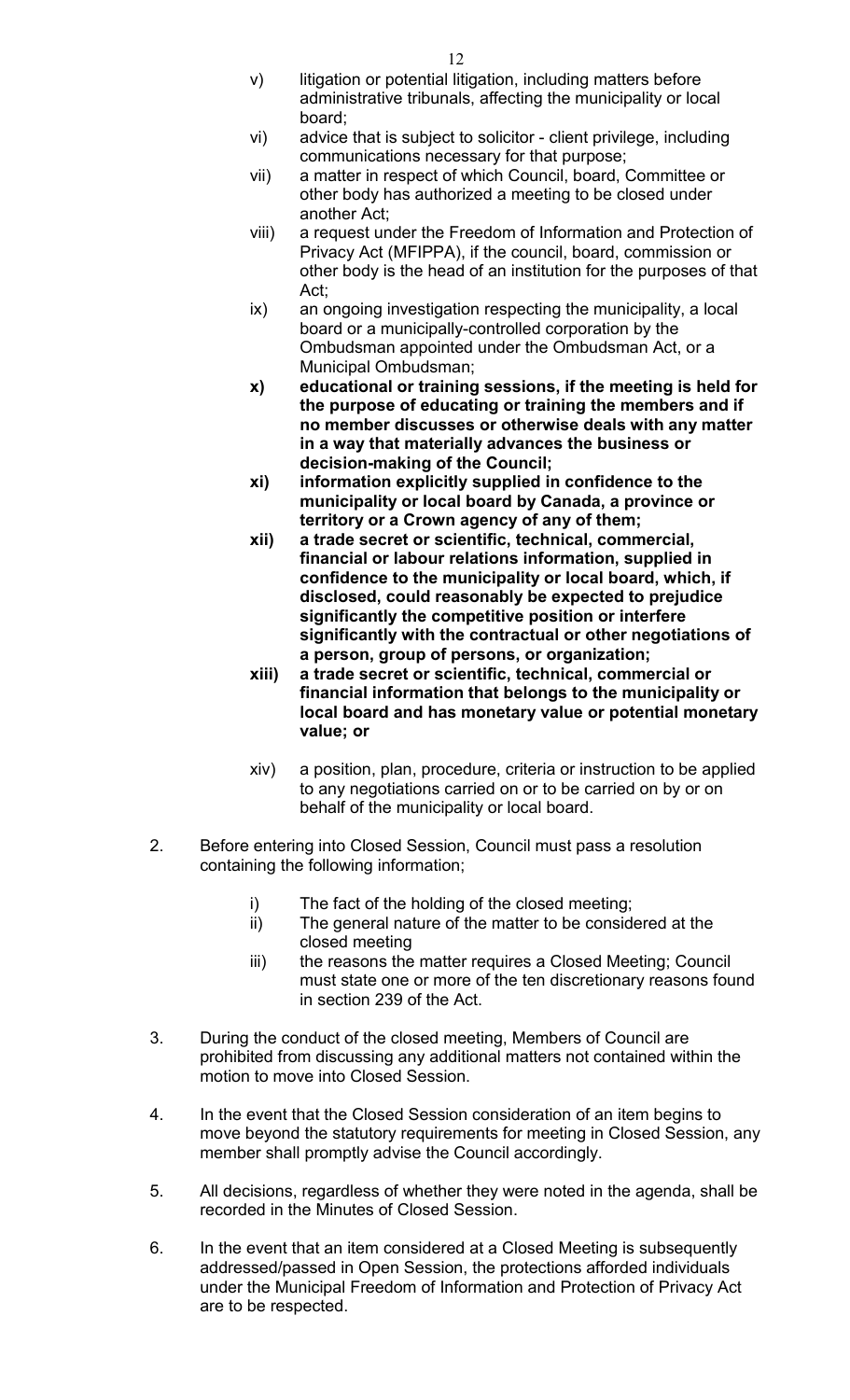- 7. All attendees in Closed Session shall keep confidential all information obtained during his/her attendance at the meeting unless by the concurrence of Council, the information, or parts of the information, may be disclosed in public in accordance with the Municipal Freedom of Information and Protection of Privacy Act.
- 8. Responsibilities of staff and Councillors in relation to Closed Meetings are:
	- i) The Open and Closed Agenda Descriptions shall be sufficient enough to provide the general nature of the matter Council or Committee is considering at the Closed Meeting;
	- ii) If staff brings forward a report to the open session of a meeting that is supplemented by a separate confidential report, such as a legal opinion, Council then can either consider and pass the public report in Open Session, or move to meet into Closed Session to ask questions about the legal opinion;
	- iii) The Clerk or designate shall ensure that a complete hard copy record, including all supportive documents, is kept of the Closed Session in accordance with Subsections 239(7) and (8) of the Act.
	- iv) All attendees at a Closed Session acknowledge and agree to keep strictly confidential all matters, discussion and /or materials considered In Camera, unless such information has been made public in the proper process.

#### **9. "Members shall be physically present at the meeting to participate and shall not be permitted to participate electronically, except where otherwise permitted by this by-law."**

# **21.0 NOMINATING COMMITTEE:**

- 1. Council shall, at its first meeting in December, or soon thereafter as is practical, establish a Nominating Committee composed of three (3) members; the Reeve and two other members to be selected by Council as a whole, by vote.
- 2. The Nominating Committee is charged with the responsibility of recommending to Council, a list of names to elect a Chair and Vice Chair for each of the Committees of Council or Task Forces/Committees that Council may establish from time to time and for any board or body that Council is required to appoint members to, whether such appointments are members of Council or any other person. The Reeve may be an ex-officio member of any or all Task Forces/Committees.
- 3. The Nominating Committee may use any method it desires, in addition to advertising for qualified persons, to secure the names of persons it may consider recommending to Council, to serve on various Task Forces/Committees, boards or bodies.

## **22.0 TASK FORCES/COMMITTEES:**

- 1. The Criteria for Committees and Appointees, attached hereto as Schedule "A", forms a part of this By-law.
- 2. The members shall determine the dates and times of all meetings thereof, as they deem necessary.
- 3. A quorum of any Task Force/Committee shall be the majority of its members.
- 4. The term of Task Forces/Committees shall be for the term of Council.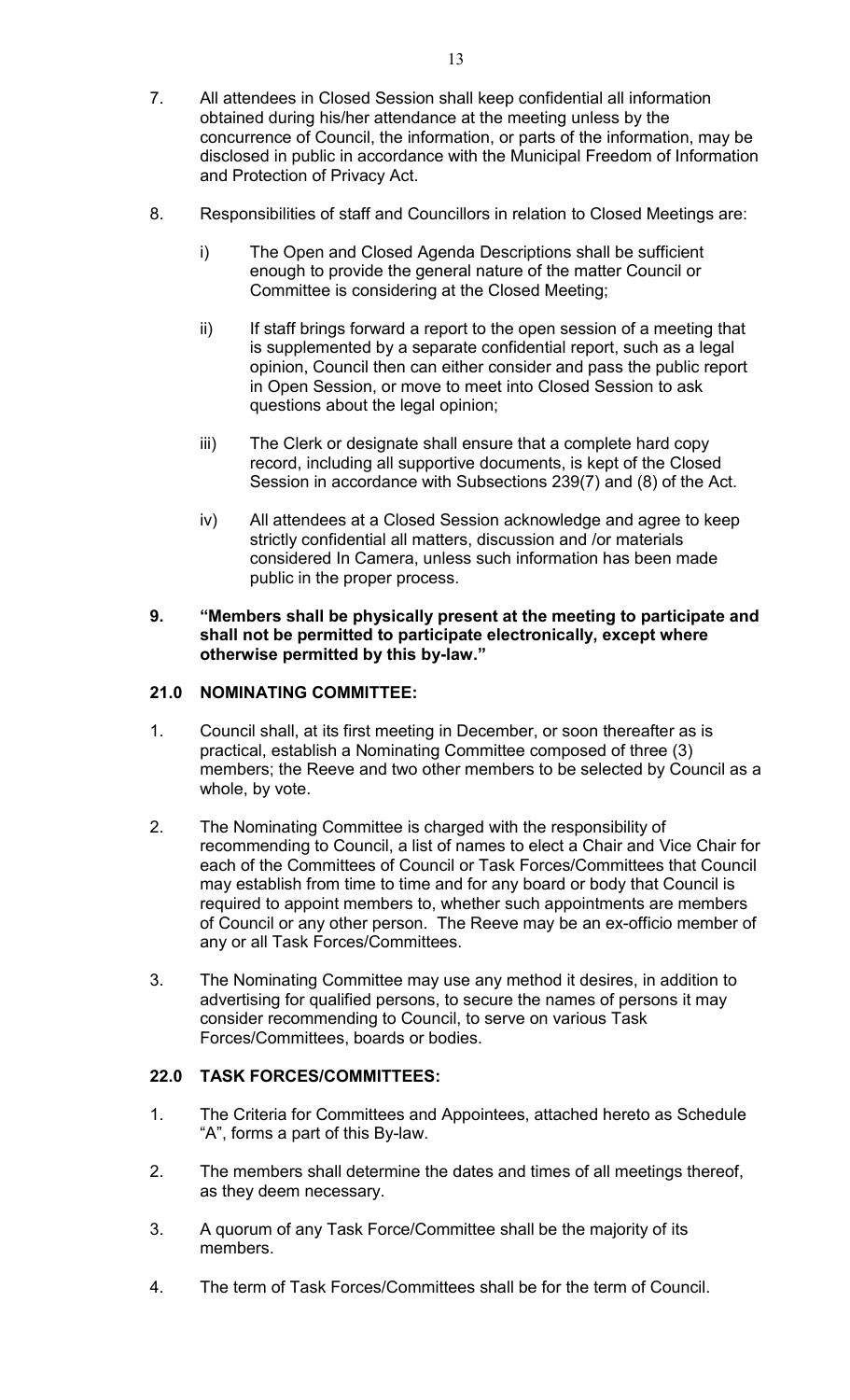- 5. Any Council member may attend any Task Force/Committee meeting. The Council member may participate in the debates but will not be able to make motions or vote on any issue unless requested to attend by the Task Force/Committee.
- 6. A Special or Advisory Task Force/Committee may be appointed by Council to consider a specific matter.
- 7. Subject to the provisions of this By-law and any applicable statute, meetings or parts of meetings may be held in private, on a vote of the members.

#### **23.0 REGULATIONS FOR CONDUCTING BUSINESS IN TASK FORCES/ COMMITTEES OF COUNCIL**

- 1. The Chairperson of any Task Force/Committee of Council shall assign duties of secretary to any member of the respective Task Force/Committee. The Chairperson or designate shall:
	- i) Notify all members including the Reeve of any regular or special meetings of such a Task Force/Committee.
	- ii) Prepare an agenda and indicate all matters so far as are known that are to be brought before the Task Force/Committee at such meeting.
	- iii) Attend all meetings of the Task Force/Committees and record all recommendations to be forwarded to Council.
- 2. The general duties of all Task Forces/Committees of the Council shall be as follows:
	- i) To report to the Council, whenever desired by the Council, and as often as the interests of the municipality may require, on all matters connected with the duties imposed on them respectively, and to recommend such action by the Council in relation thereto as may be deemed necessary;
	- ii) To consider and report on any and all matters referred to them by the Council and any such report shall be signed by the Chairperson;
	- iii) To adhere in the conduct of all business to the rules prescribed by the by-laws of the Council;
	- iv) Whenever, at the conclusion of the last meeting, there is any matter before the Task Force/Committee that has not been disposed, the matter is to be forwarded to the incoming committee of the following year, for consideration.
	- v) The Council may refer back to any Task/Force Committee any report in whole or in part of any question or matter, which it presented to Council, for reconsideration.
- 3. The Archipelago Area Planning Board shall consist of the Reeve or designate and three (3) members of Council from the south and three (3) members from the north with the Reeve or his/her designate being one (1) of the six (6) Council members. The Board shall also consist of two (2) additional property owners from within the Planning Board area who are outside of the Township. The Council members, other than the Reeve or his/her designate, are to be selected by the Nominating Committee and approved by Council and shall hold office for the term of Council.
- 4. The Township of The Archipelago Committee of Adjustment shall consist of All Members of Council.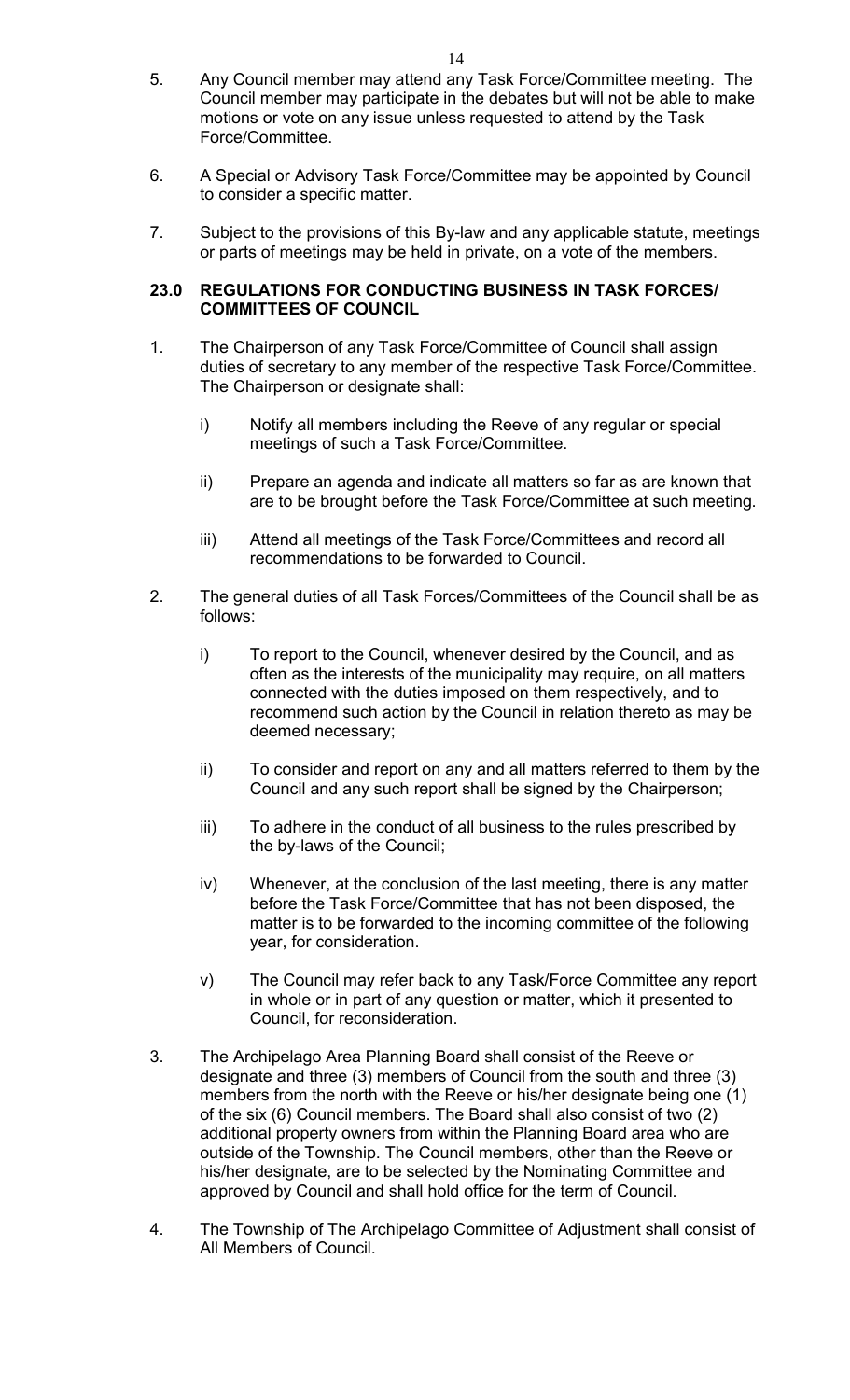## **24.0 OFFENCE**

1. Every person who contravenes any of the provisions of this By-Law is guilty of an offence and shall, upon conviction thereof, forfeit and pay a penalty of not more than FIVE THOUSAND DOLLARS (\$5,000.00), exclusive of costs and every such fine is recoverable under the Provincial Offences Act, R.S.O. 1990, c. P. 33.

# **25.0 SEVERABILITY**

1. If a court of competent jurisdiction should declare any section or part of a section of this By-Law to be invalid, such section or part of a section shall not be construed as having persuaded or influenced Council to pass the remainder of the By-Law and it is hereby declared that the remainder of the By-Law shall be valid and shall remain in force.

# **26.0 ELECTRONIC MEETINGS DURING A DECLARED EMERGENCY**

- **1. A regular meeting, special meeting or closed meeting of Council or Committee may be conducted by an Electronic Meeting during an Emergency, in accordance with this Section and any Emergency Electronic Meeting Protocol, as developed and amended as necessary by the Clerk.**
- **2. Members participating in an Electronic Meeting shall be counted for the purposes of quorum at the commencement and at any point in time during the meeting, and shall be entitled to vote through a vote recorded by the Clerk, as if they were attending the meeting in person.**
- **27.0 ELECTRONIC PARTICIPATION AND ELECTRONIC PARTICIPANT VOTING**
- **1 Council may set by resolution for a specific period of time and providing rationale, terms of electronic participation in meetings of Council, local boards or committees of either of them permitting:**
	- **i) electronic participation counting towards quorum;**
	- **ii) electronic participant voting; and**
	- **iii) electronic participant in a meeting closed to the public.**
- **2 Council may hold a special meeting for the purpose of passing a resolution as described in section 27.1; any member participating electronically in such a special meeting may be counted in determining whether or not a quorum of members is present at any time during the meeting, and is permitted to vote.**
- **28.0 HYBRID MEETINGS**
- **1. Members are permitted to attend meetings virtually;**
	- **a) If a Member is travelling;**
	- **b) If a Member is ill and not fit to physically attend the Chambers; or**
	- **c) In the event of poor winter road conditions.**
- **2. Notwithstanding Section 28, Item 1, Members must attend a minimum of 50% of meetings in-person per year.**
- **3. Any Member planning on participating remotely must give notice to the Clerk a minimum of three (3) days before the scheduled meeting.**
- **4. Any Member participating remotely must have their camera on for the entire meeting, with the exception of breaks.**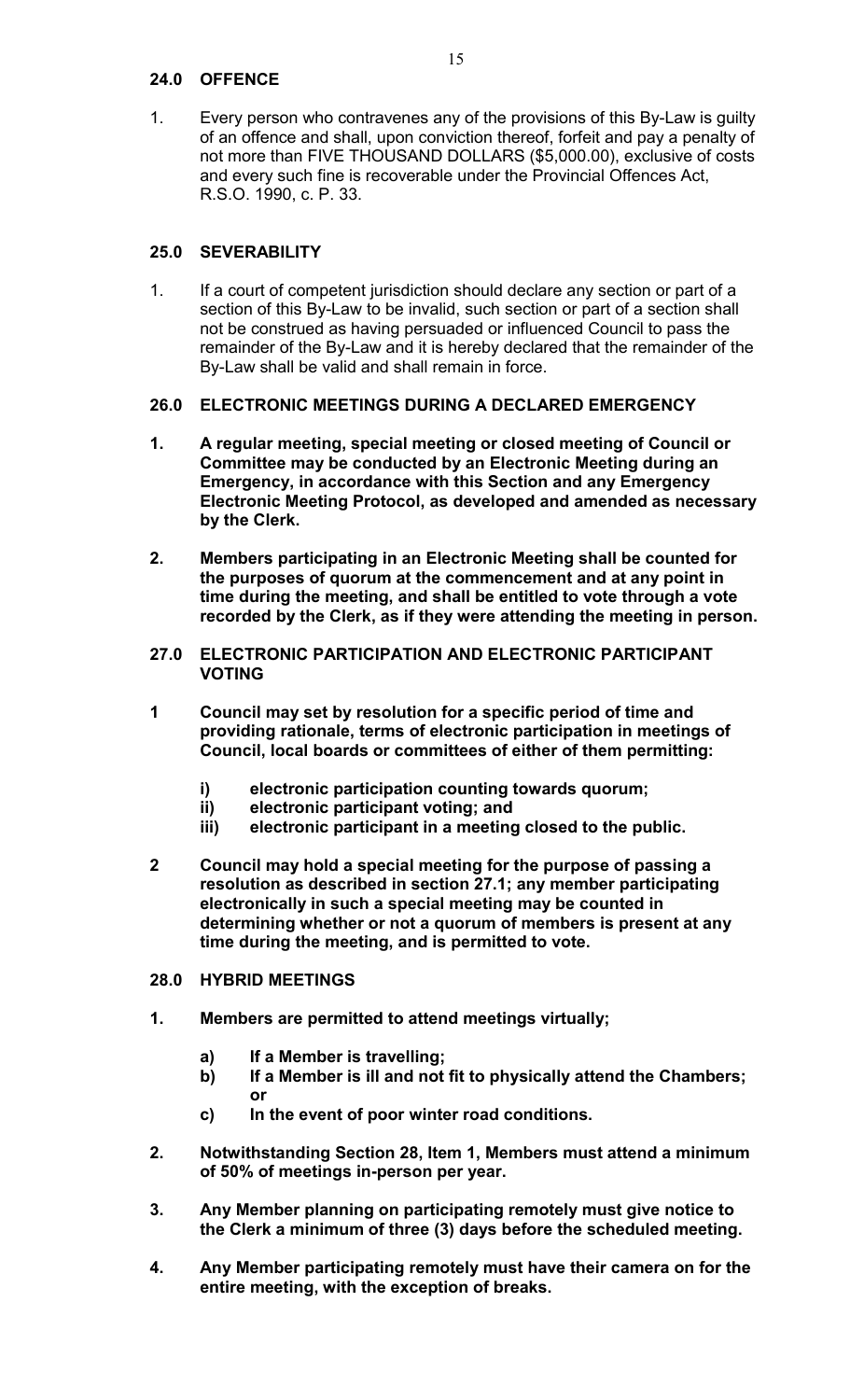- **5. Deputations shall be permitted to participate remotely.**
- **6. Any meeting may be conducted by a Hybrid Meeting in accordance with this Section, and any Electronic or Hybrid Meeting Protocol, as developed and amended as necessary by the Clerk.**

**AND FURTHER** that this By-law hereby repeals all previous By-laws to govern the calling, placing and proceedings of the Township of The Archipelago's meetings;

**AND FURTHER** that this By-law shall come into force and take effect upon the final passing thereof.

**READ** and **FINALLY PASSED** in **OPEN COUNCIL** this **17th** day of **February**, **2017**.

**THE CORPORATION OF THE TOWNSHIP OF THE ARCHIPELAGO**

"Peter Ketchum" "Maryann Weaver"

Maryann Weaver, Clerk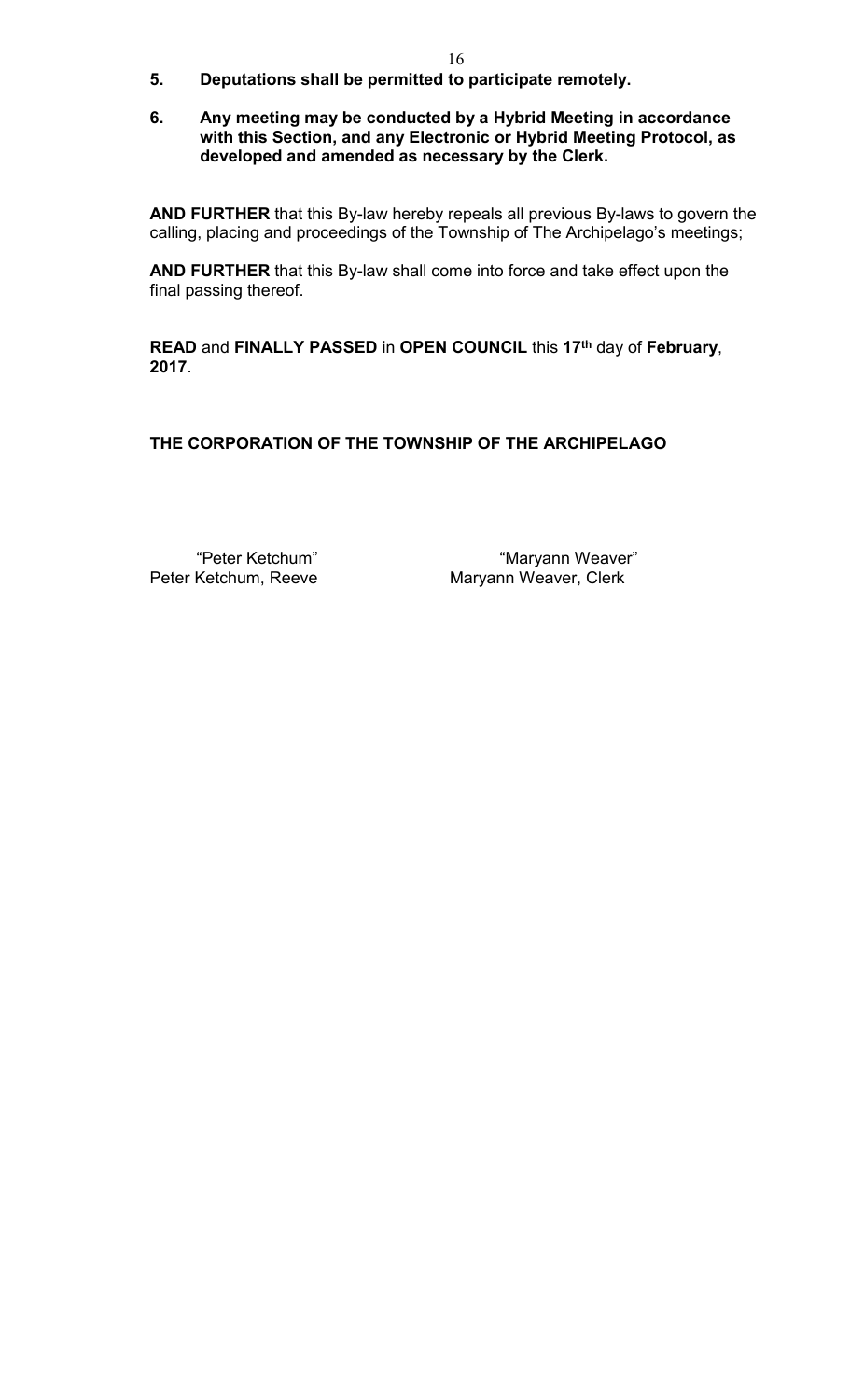# 17 **SCHEDULE "A"**

# **COMMITTEES/TASK FORCES**

# **COMMITTEES**

| <b>Communications:</b>             | All of Council                 |
|------------------------------------|--------------------------------|
| <b>Donations:</b>                  | All of Council                 |
| <b>Environment:</b>                | All of Council                 |
| <b>Finance and Administration:</b> | All of Council                 |
| <b>Human Resources:</b>            | All of Council                 |
|                                    |                                |
| Nominating:                        | Reeve and 2 members of Council |
| <b>Planning and Building:</b>      | All of Council                 |
| <b>Property Standards:</b>         | All of Council                 |
| <b>Public Works:</b>               | All of Council                 |

**PLANNING**

**Committee of Adjustment:** All members of Council, as approved by By-law

**Planning Board:** 1 member of Council from each Ward & 2 unincorporated members

# **TASK FORCES**

**Holiday Cove Marina 3 members of Council** 

McKellar, Whitestone,

# **BOARDS/AGENCIES**

| <b>Belvedere Heights Home for The Aged Board</b>                                           | 1 member of Council if<br>selected from a designated<br>group of municipalities<br>(McDougall, Archipelago,<br>Carling) |
|--------------------------------------------------------------------------------------------|-------------------------------------------------------------------------------------------------------------------------|
| <b>Community Policing Advisory Committee</b>                                               | 1 member of Council                                                                                                     |
| <b>District of Parry Sound Social Service Board</b><br><b>Administration Board (DSSAB)</b> | As per the Boards<br><b>Representation By-law</b>                                                                       |
| <b>Georgian Cliffs Memorial Park</b><br>(Cemetery) Board                                   | 2 members of Council<br>5 Citizen members                                                                               |
| <b>North Bay Parry Sound District Health Unit</b>                                          | 1 member if selected from a<br>designated group of<br>municipalities (McDougall,<br>Archipelago, Carling,               |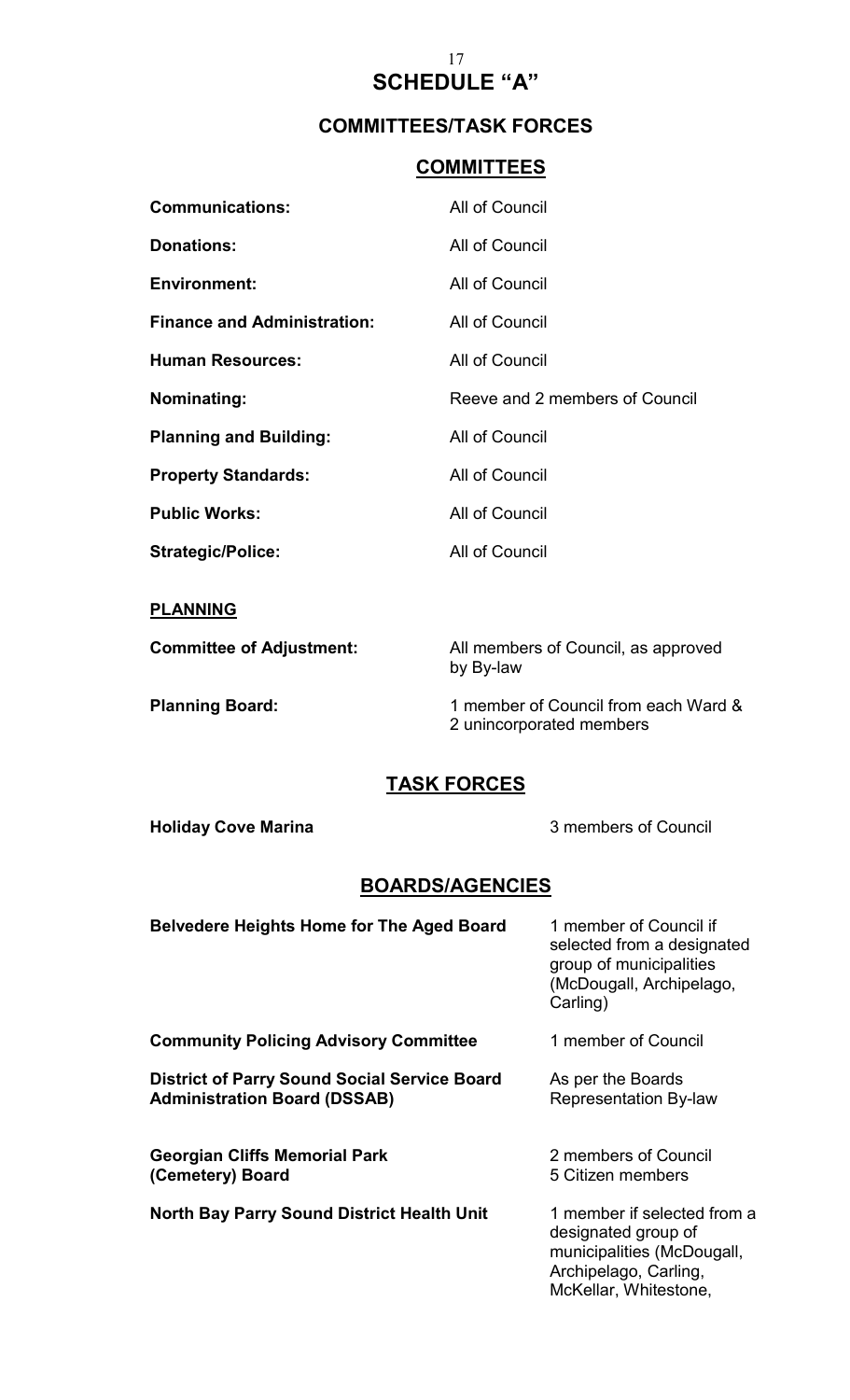Seguin, Town of Parry Sound)

| <b>Parry Sound Area Chamber of Commerce</b>                                | 1 member of Council                                       |
|----------------------------------------------------------------------------|-----------------------------------------------------------|
| <b>Parry Sound District Emergency Medical</b><br><b>Services Committee</b> | 1 member of Council                                       |
| <b>Parry Sound Public Library Board</b>                                    | 1 member of Council or a<br><b>Citizen Representative</b> |
| <b>West Parry Sound District Museum</b>                                    | 1 member of Council                                       |